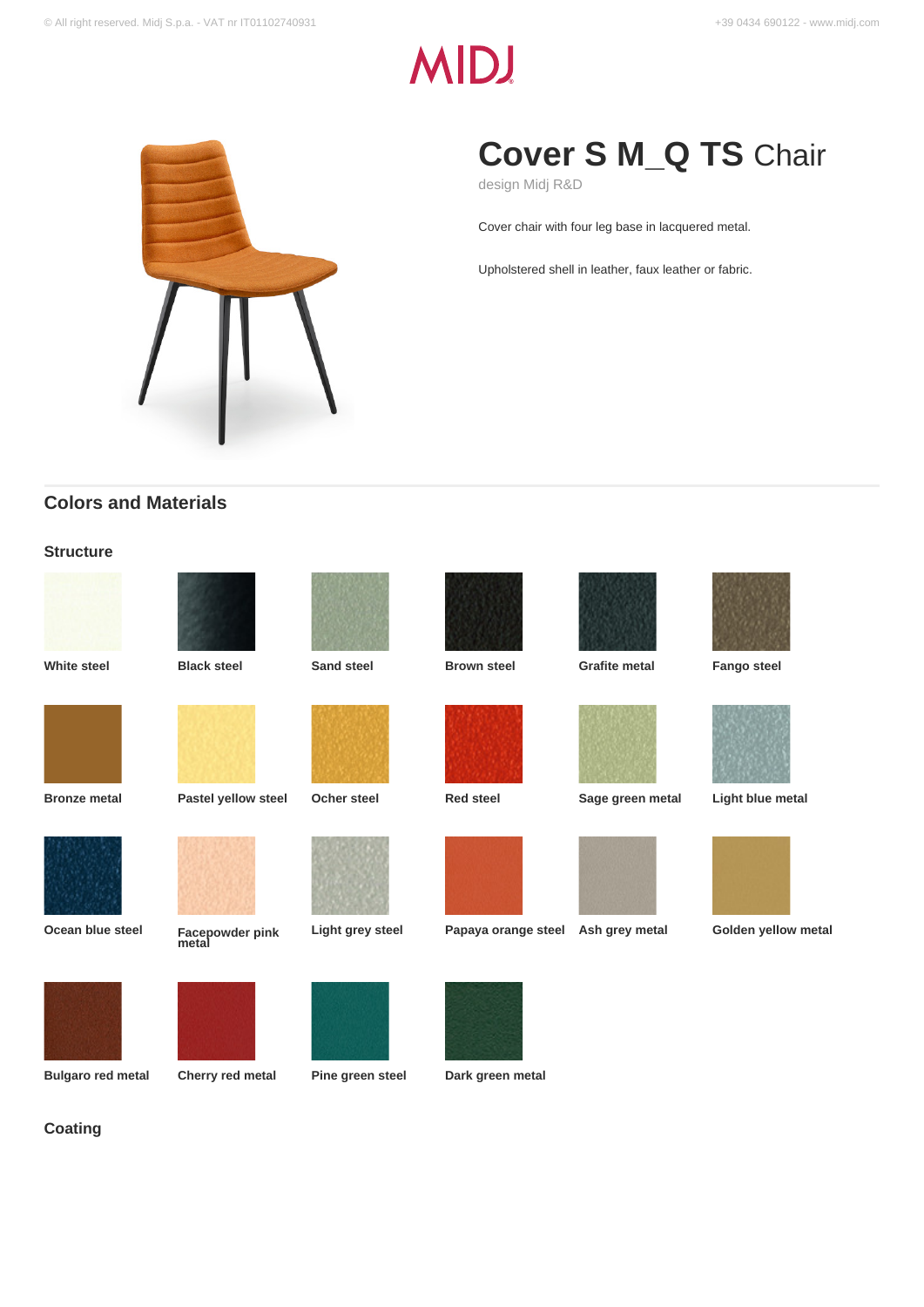| Mirage fabric         | Cotton Club fabric | Secret faux leather                                                     | Vintage faux leather | Fenix Wool fabric         | Visual fabric          |
|-----------------------|--------------------|-------------------------------------------------------------------------|----------------------|---------------------------|------------------------|
| 15 Colors             | 14 Colors          | 23 Colors                                                               | 12 Colors            | 16 Colors                 | 13 Colors              |
| Main Line Flax fabric | Second fabric      | Velvet Superb                                                           | Fiore leather        | Vintage leather           | <b>Tessuto Oceanic</b> |
| 16 Colors             | 11 Colors          | 15 Colors                                                               | 21 Colors            | 8 Colors                  | 13 Colors              |
| Manhattan fabric      | Yoredale fabric    | Novabuk fabric                                                          | Remix 3 fabric       | Uniform Melange<br>Fabric |                        |
| 13 Colors             | 14 Colors          | 17 Colors                                                               | 19 Colors            | 7 Colors                  |                        |
| <b>Dimensions</b>     |                    | <b>Volumetric Details</b><br>Weight 8 Kg<br>Volume 0.26 mc<br>Package 1 |                      |                           |                        |

|   | cm | inch |
|---|----|------|
| A | 84 | 33.1 |
| B | 48 | 18.9 |
| C | 55 | 21.7 |
| D | 46 | 18.1 |
|   |    |      |

## Downloads

[.3ds Cover S M\\_Q TS \(zip\)](https://www.midj.com/images/uploads/resources/3d-midj-cover-s-m-ts-q-3ds.zip) [- https://www.midj.com/images/uploads/resources/3d-midj-cover-s-m-ts-q-3ds.zip](https://www.midj.com/images/uploads/resources/3d-midj-cover-s-m-ts-q-3ds.zip)

## Materials Certifications

#### Dark green metal

The technologies used in the previous phase of powder coating play a fundamental role in the final result of the processing. They are in fact essential to increase adherence paint on the metal surface and then guarantee its duration over time. The metal frames, following a total cleaning of the surface, pass through chemical conversion processes, creating a compact base that allows for better adhesion of the subsequent treatment. In the last phase the object subjected to the powder coating process is placed in a polymerization oven, going to form an adherent and extremely tight layer durable. This particular paint job is ideal for outdoor use.

To clean the surface, use a damp microfiber cloth with neutral soap or specific metal cleaning products. Avoid hitting or rubbing the surface with sharp objects. Do not use scourers or other abrasive materials, since they would inevitably scratch the surface. Do not leave rusty iron objects on the surface for too long.

These surface treatments are not suitable for outdoor use, but they guarantee excellent resistance to frequent use, dirt and dust.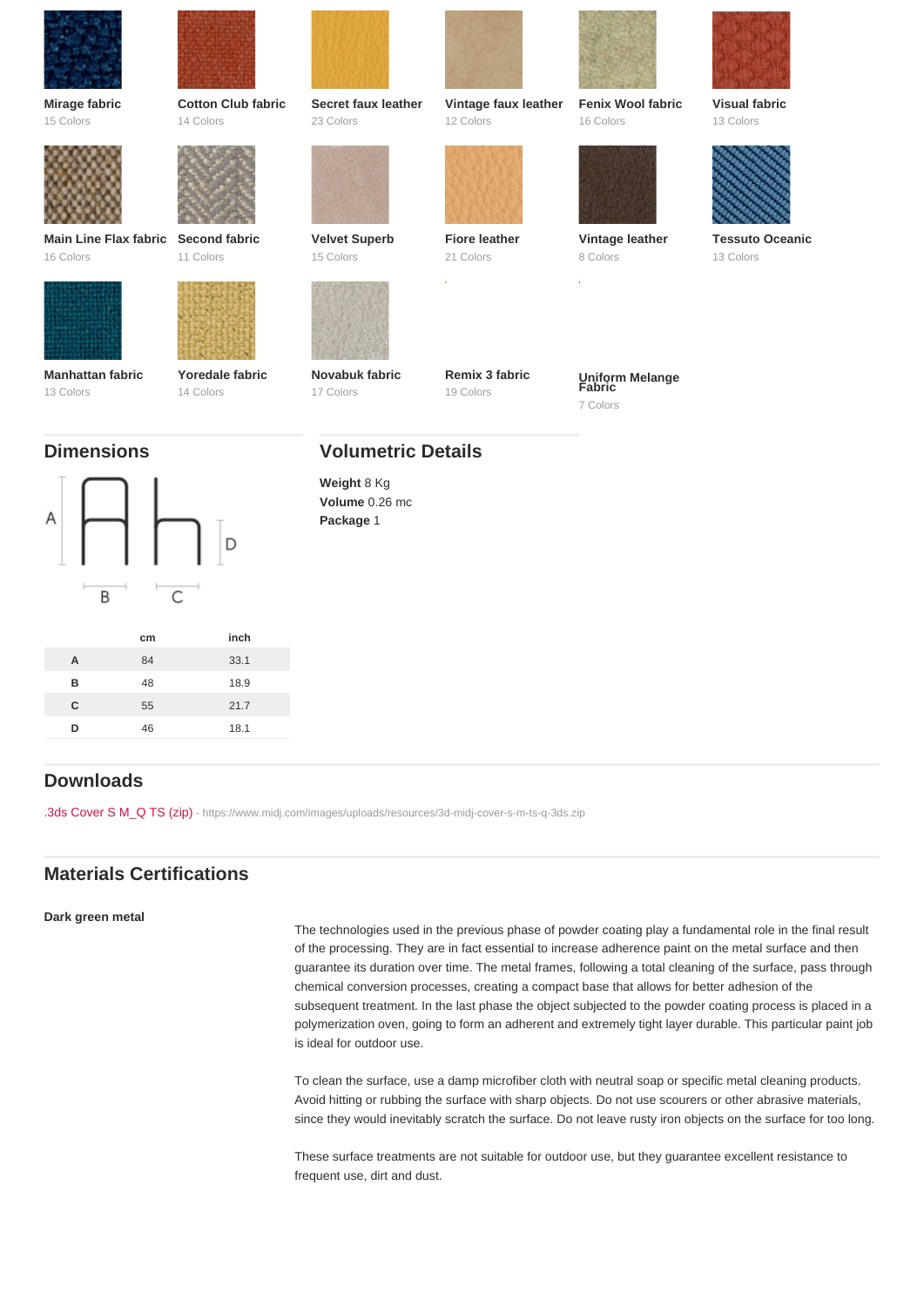## **Materials Certifications**

#### **Mirage fabric**

Composition: 100% Polyester Mantindale: 100.000 cycles

FIRE RESISTANCE: Classe 1IM B1 DIN 4102 M1 B1 OENORM B3825 Q1 OENORM 3800 Part. 1 BS 5852 Crib 5 EN 1021 Part.1-2 Calif. Bull. 117

Mirage is the fireproof coating by Pugi RG: in recyclable polyester, it is suitable for covering any surface thanks to its elasticity and texture, which does not give direction to the fabric. It is very resistant to abrasion and pilling. Different finishes make Mirage perfect to customize our products.

#### CLEANING AND MAINTENANCE

Regular cleaning is important to extend the life of the coating, and keep its appearance unchanged. Dust and dirt can wear out the coating and damage the fire protection.

#### REGULAR CLEANING:

vacuum frequently, at least once a week, at a power equal to half the device in use, choosing a smooth spout, without brushing.

STAIN REMOVAL: in case of slight stains, promptly clean the surface. Remove excess liquids or hard parts of dirt with a clean cloth, then proceed on the residue of the stain with a damp cloth or a neutral soap solution. Remove the stain starting from the edge of the stain moving towards the center of it, then rinse with water. Let dry, avoiding direct exposure to sunlight. Do not use bleach. These tips are cleaning recommendations and do not guarantee complete stain removal. In case of large

stains, we recommend contacting an operator specialized in upholstered products cleaning. We recommend to not expose light colored coating for a prolonged time to garments treated with colors with poor dyeing fastness, as the color pigments could penetrate the surface of the fabric, without being able to be removed.

We recommend to always test the cleaning method on a hidden part of the item to check the color resistance.

Colour samples are to be considered approximate for each product. Slight color differences between a lot and the other are to be considered normal..

## **Materials Certifications**

### **Cotton Club fabric**

COMPOSITION: 70 % COT; 10% PES; 10% ACR; 10% AF Abrasion resistance (Martindale) 100.000 cycles

Cotton Club by Flukso is a fabric made from latest generation regenerated cotton yarns. To create this fabric, specific fixing techniques were used, that give it and help maintaining a natural, slightly wavy and vibrated look.

CLEANING AND MAINTENANCE Regular cleaning is important to extend the life of the coating, and keep its appearance unchanged. Dust and dirt can wear out the coating. REGULAR CLEANING: vacuum frequently, at least once a week, at a power equal to half the device in use, choosing a smooth spout, without brushing. STAIN REMOVAL: in case of slight stains, promptly clean the surface. Remove excess liquids or hard parts of dirt with a clean cloth, then proceed on the residue

of the stain with a damp cloth or a neutral soap solution.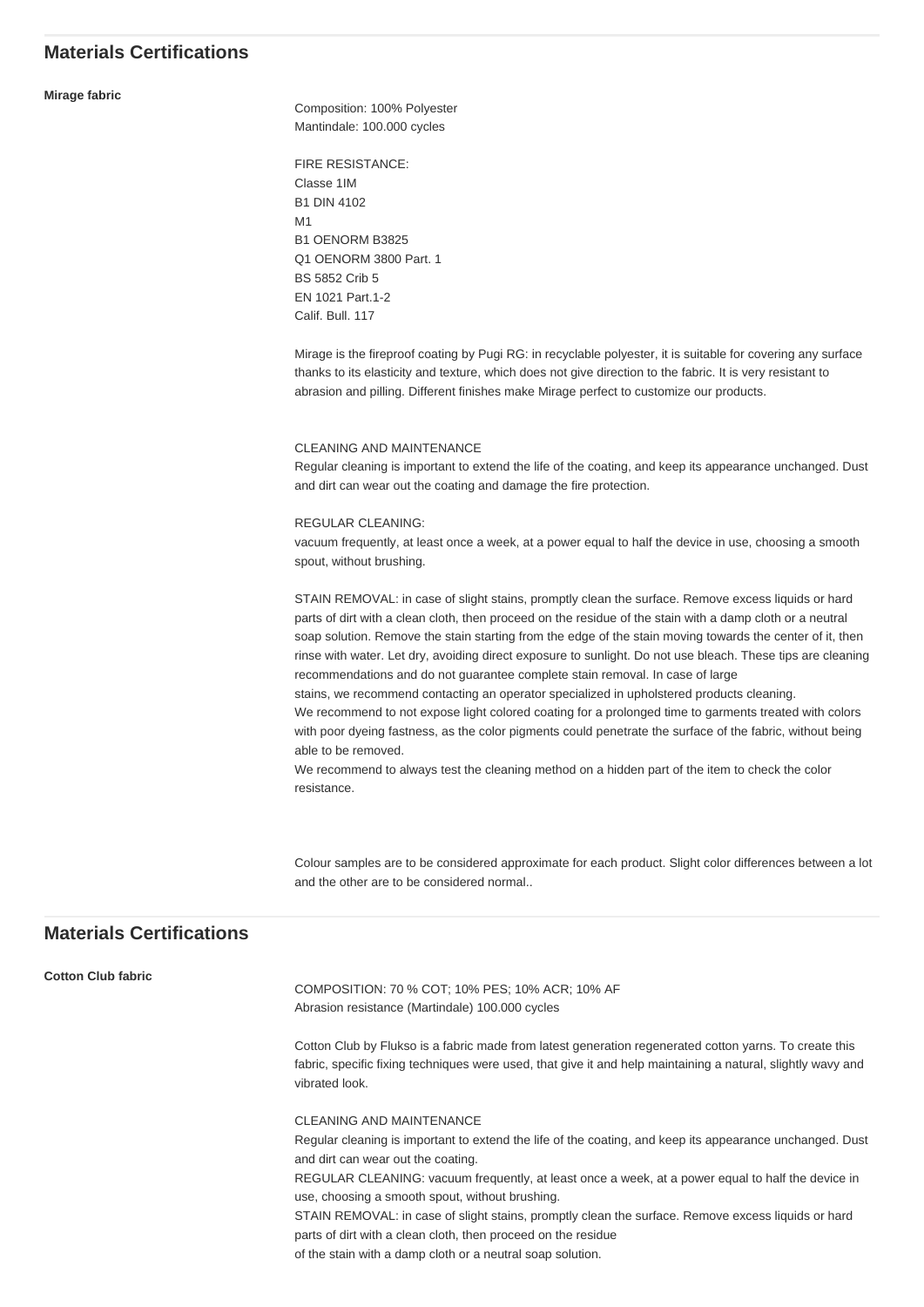Remove the stain starting from the edge of the stain moving towards the center of it, then rinse with water. Let dry, avoiding direct exposure to sunlight.

For localized and more persistent stains, promptly dissolve the stain with colorless ethyl alcohol diluted in 20% water, gently rub and then treat with a neutral soap solution, then rinse well. Do not use bleach. These tips are cleaning recommendations and do not guarantee complete stain removal. In case of large stains, we recommend contacting an operator specialized in upholstered products cleaning. We recommend to not expose light colored coating for a prolonged time to garments treated with colors with poor dyeing fastness, as the color pigments could penetrate the surface of the fabric, without being able to be removed.

We recommend to always test the cleaning method on a hidden part of the item to check the color resistance.

Slight color differences between a lot and the other are to be consdered normal.

## **Materials Certifications**

#### **Secret faux leather**

COMPOSITION: 76% PVC - 2% PLL22% PES MARTINDALE: 100.000 cycles

FIRE RESISTANCE: UNI 9175 classe 1IM EN 1021-1 EN 1021-2 BS 5852-1 cigarette test BS 5852-1 match test TB 117:2013

Secret is the Flukso® fireproof coating with a soft hand, similar to that of real leather. Secret has been designed to create soft upholstery for interiors. Its

elastic rear structure in polyester allows it to adapt to the new geometries of furniture, ensuring resistance and durability over time.

#### CLEANING AND MAINTENANCE

Regular cleaning is important to extend the life of the coating, and keep its appearance unchanged. Dust and dirt can wear out the coating and damage the fire protection.

REGULAR CLEANING: vacuum frequently at a power equal to half the device in use, choosing a smooth spout, without brushing.

STAIN REMOVAL: in case of slight stains, promptly clean the surface. Remove excess liquids or hard parts of dirt with a clean cloth, then proceed on the residue

of the stain with a damp cloth or a neutral soap solution. Remove the stain starting from the edge of the stain moving towards the center of it, then rinse with water. Let dry, avoiding direct exposure to sunlight. For localized and more persistent stains, promptly dissolve the stain with colorless ethyl alcohol diluted in 20% water, gently rub and then treat with a neutral soap solution, then rinse well. Do not use bleach.

These tips are cleaning recommendations and do not guarantee complete stain removal. In case of large stains, we recommend contacting an operator specialized in upholstered products cleaning.

We recommend to not expose light colored coating for a prolonged time to garments treated with colors with poor dyeing fastness, as the color pigments could penetrate the surface of the faux leather, without being able to be removed.

We recommend to always test the cleaning method on a hidden part of the item to check the color resistance.

Colour samples are to be considered approximate for each product. Slight color differences between a lot and the other are to be considered normal.

## **Materials Certifications**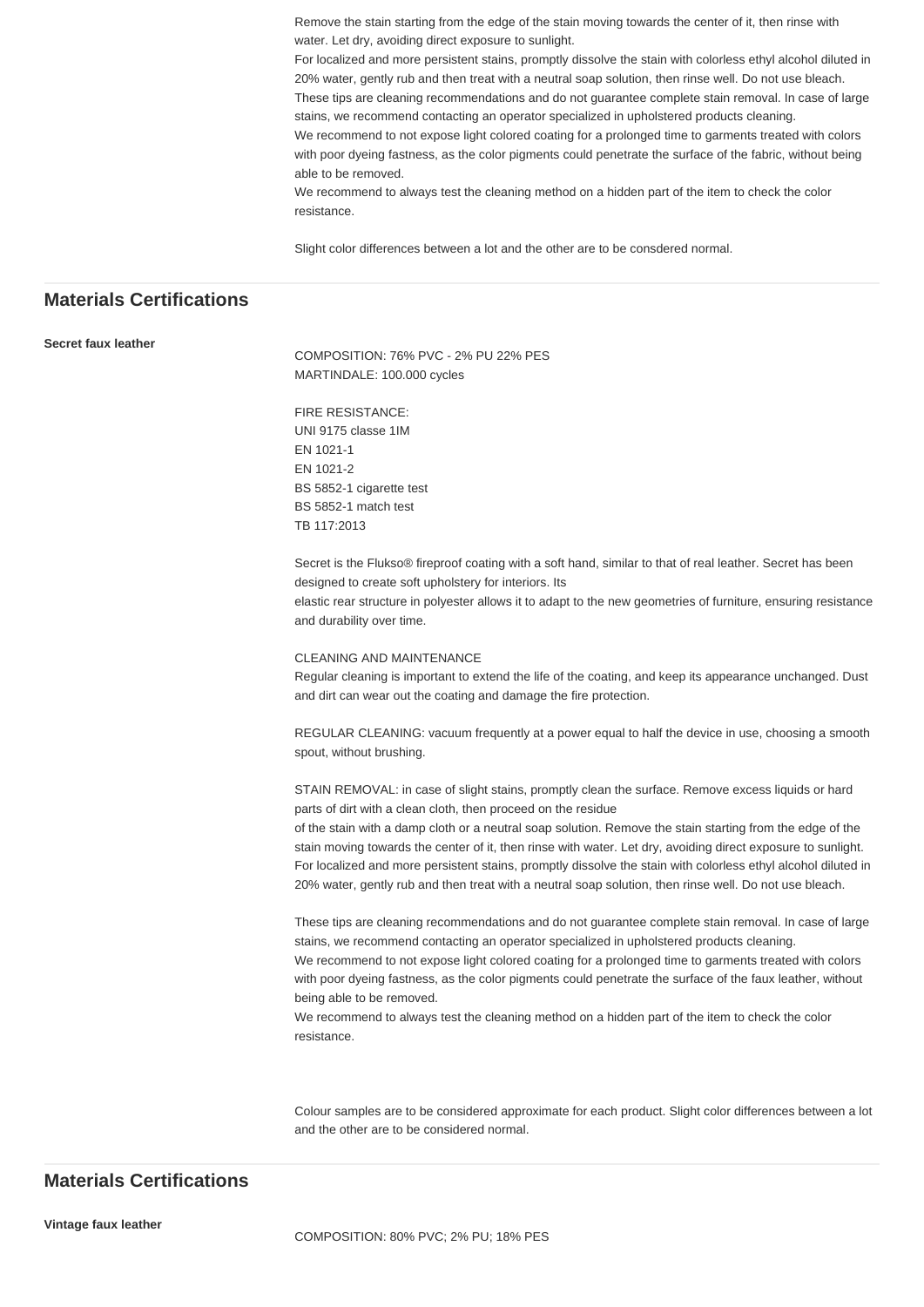MARTINDALE: 50'000 cycles

FIRE RESISTANCE: UNI 9175 classe 1IM EN 1021-1 EN 1021-2 BS 5852-1 cigarette test BS 5852-1 match test

Vintage is the faux leather by Flukso, a fire-resistant coated fabric in 'cloud effect' refined colours, created to dress upholstered furniture with timeless elegance.

The fabric surface is made using a microscopic texture which makes it similar to natural leather to the touch. Vintage features a special mesh fabric construction,

slightly elastic, that makes it easily adaptable to the new modern shapes of upholstered furniture and guarantees long life. Soft, enveloping and fire resistant,

this fabric adapts to contract or residential spaces.

#### CLEANING AND MAINTENANCE

Regular cleaning is important to extend the life of the coating, and keep its appearance unchanged. Dust and dirt can wear out the coating and damage the fire protection.

REGULAR CLEANING: vacuum frequently at a power equal to half the device in use, choosing a smooth spout, without brushing.

STAIN REMOVAL: in case of slight stains, promptly clean the surface. Remove excess liquids or hard parts of dirt with a clean cloth, then proceed on the residue of the stain with a damp cloth or a neutral soap solution. Remove the stain starting from the edge of the stain moving towards the center of it, then rinse with water. Let dry, avoiding direct exposure to sunlight. For localized and more persistent stains, promptly dissolve the stain with colorless ethyl alcohol diluted in 20% water, gently rub and then treat with a neutral soap solution, then rinse well. Do not use bleach.

These tips are cleaning recommendations and do not guarantee complete stain removal. In case of large stains, we recommend contacting an operator specialized

in upholstered products cleaning.

We recommend to not expose light colored coating for a prolonged time to garments treated with colors with poor dyeing fastness, as the color pigments could penetrate the surface of the faux leather, without being able to be removed.

We recommend to always test the cleaning method on a hidden part of the item to check the color resistance.

Colour samples are to be considered approximate for each product. Slight color differences between a lot and the other are to be considered normal.

## **Materials Certifications**

#### **Fenix Wool fabric**

COMPOSITION: 75% WO, 25% PA MARTINDALE: 100.000 cycles

FIRE RESISTANCE: Classe 1IM N 1021 Part 1-2 Calif. Bull. 117 June 2013

Fenix Wool is a wool fabric with a particular and warm finish, obtained thanks to a treatment that confers softness to the touch and, at the same time, a good consistency, able to achieve excellent resistance to pilling and abrasion.

CLEANING AND MAINTENANCE Regular cleaning is important to extend the life of the coating, and keep its appearance unchanged. Dust and dirt can wear out the coating.

REGULAR CLEANING: vacuum frequently, at least once a week, at a power equal to half the device in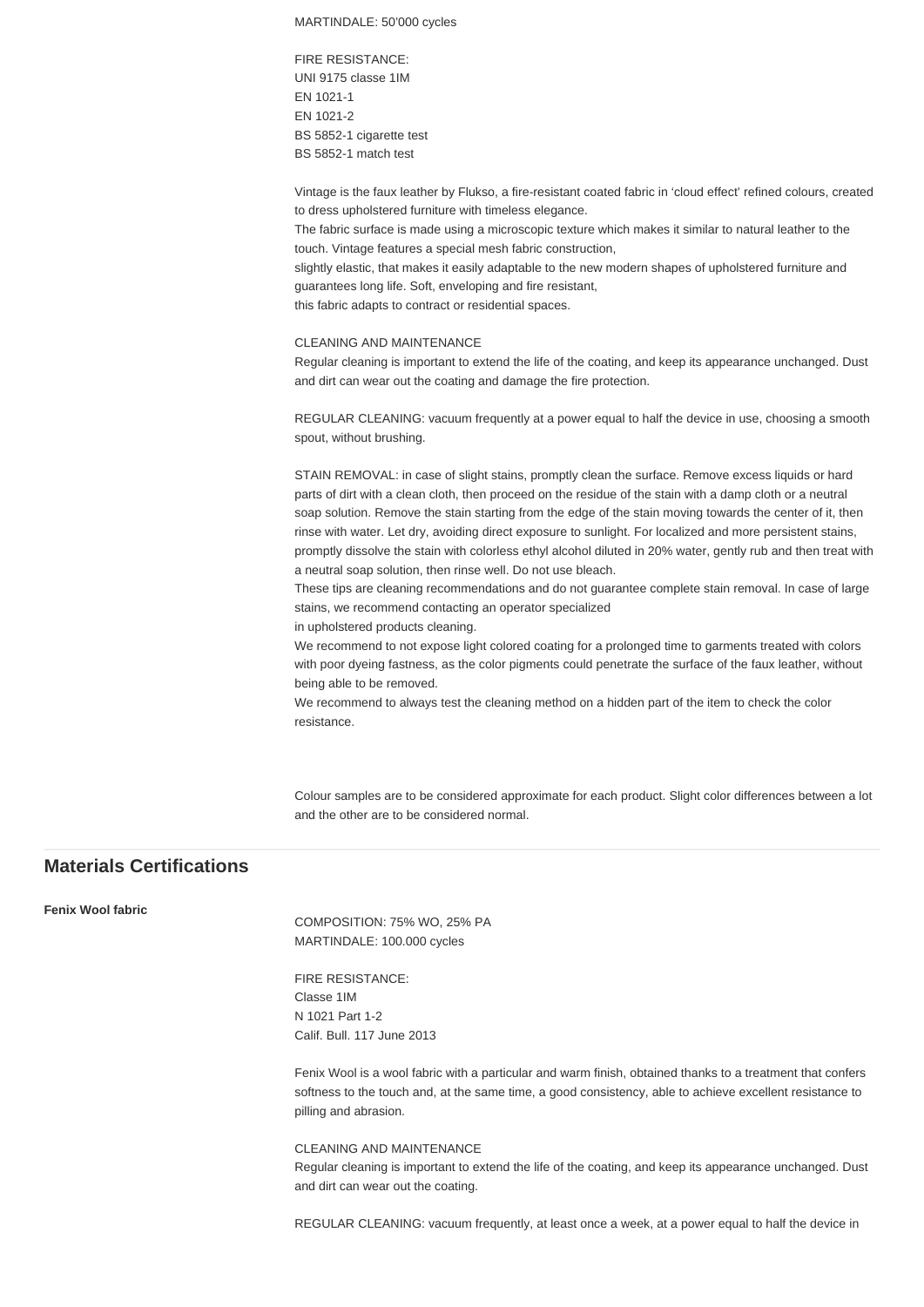use, choosing a smooth spout, without brushing.

STAIN REMOVAL: in case of slight stains, promptly clean the surface. Remove excess liquids or hard parts of dirt with a clean cloth, then proceed on the residue of the stain with a damp cloth or a neutral soap solution. Remove the stain starting from the edge of the stain moving towards the center of it, then rinse with water. Let dry, avoiding direct exposure to sunlight. For localized and more stubborn stains, promptly dissolve the stain with neutral soap diluted in water,

rub gently and rinse. Repeat until the stain is removed, and let dry. Do not use bleach.

These tips are cleaning recommendations and do not guarantee complete stain removal. In case of large stains, we recommend contacting an operator specialized

in upholstered products cleaning. We recommend to not expose light colored coating for a prolonged time to garments treated with colors with poor dyeing fastness, as the color pigments could penetrate the surface of the fabric, without

being able to be removed.

We recommend to always test the cleaning method on a hidden part of the item to check the color resistance.

Colour samples are to be considered approximate for each product. Slight color differences between a lot and the other are to be considered normal.

## **Materials Certifications**

**Visual fabric**

COMPOSITION: 100% PES FR MARTINDALE: 60.000 cycles

FIRE RESISTANCE: DIN 4102-1 B1 BS 5852-1 (source 0 and 1) BS 5852 CRIB5 UNI 9175 classe 1 IM EN 1021-1 EN 1021-2 IMO FTP CODE 2010

Visual is a knit fabric, made with FR polyester, bielastic and made with jacquard knitted looms. The slightly three-dimensional fabric construction, combined with sound absorbing material, contributes to decreasing sound reverberation.

CLEANING AND MAINTENANCE

Regular cleaning is important to extend the life of the coating, and keep its appearance unchanged. Dust and dirt can wear out the coating and damage the fire protection.

REGULAR CLEANING: vacuum frequently, at a power equal to half the device in use, choosing a smooth spout, without brushing.

STAIN REMOVAL: in case of slight stains, promptly clean the surface. Remove excess liquids or hard parts of dirt with a clean cloth, then proceed on the residue

of the stain with a damp cloth or a neutral soap solution. Remove the stain starting from the edge of the stain moving towards the center of it, then rinse with water. Let dry, avoiding direct exposure to sunlight. For localized and more persistent stains, promptly dissolve the stain with colorless ethyl alcohol diluted in 20% water, gently rub and then treat with a neutral soap solution, then rinse well. Do not use bleach. These tips are cleaning recommendations and do not guarantee complete stain removal. In case of large

stains, we recommend contacting an operator specialized in upholstered products cleaning.

We recommend to not expose light colored fabric for a prolonged time to garments treated with colors with poor dyeing fastness, as the color pigments could penetrate the surface of the fabric, without being able to be removed.

We recommend to always test the cleaning method on a hidden part of the item to check the color resistance.

Colour samples are to be considered approximate for each product. Slight color differences between a lot and the other are to be considered normal.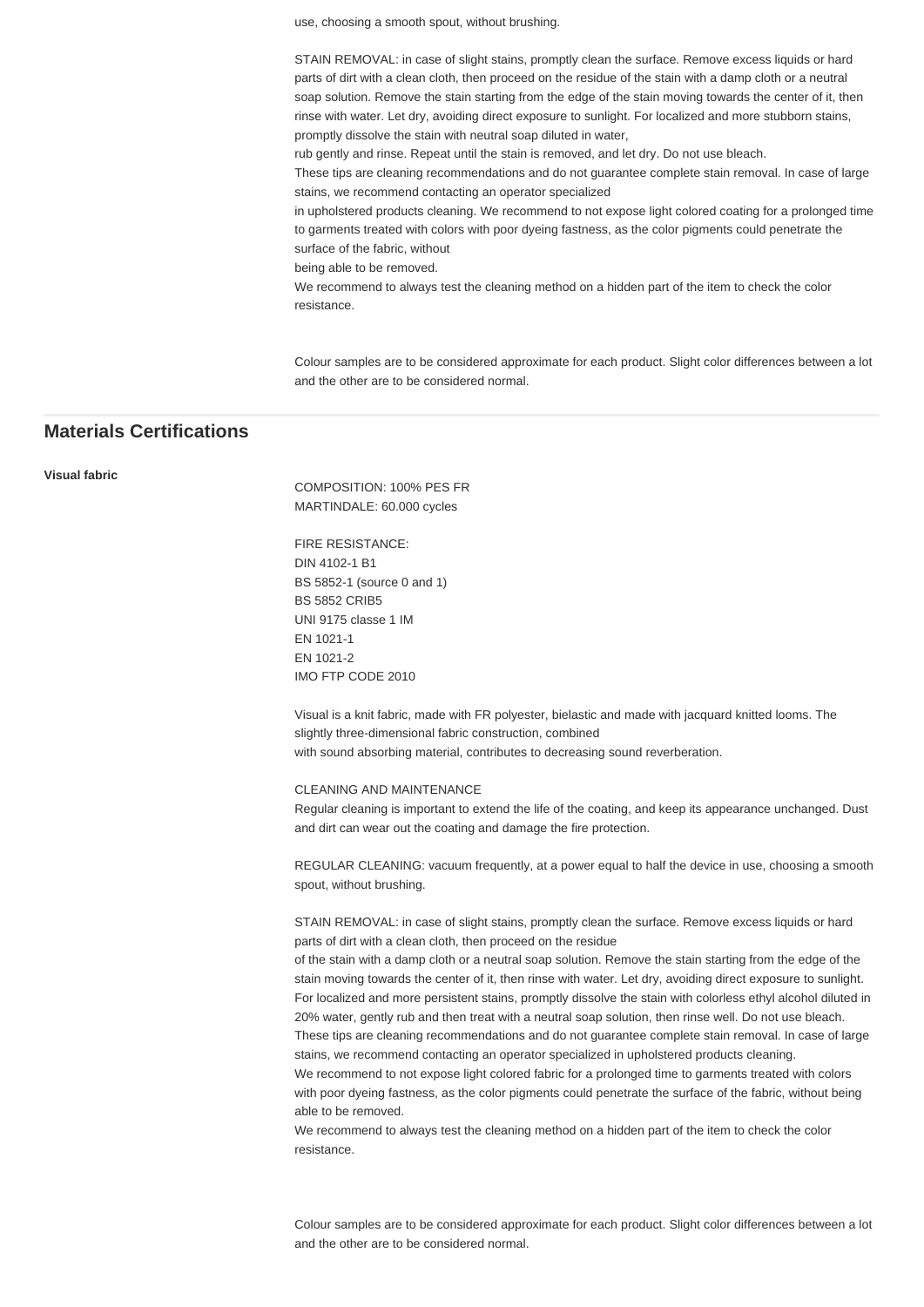## **Materials Certifications**

**Main Line Flax fabric**

COMPOSITION: 70% Virgin Wool – 30% LI MARTINDALE: 60.000 CYCLES

FIRE RESISTANCE: EN 1021 - 1&2 (cigarette & match) BS 7176 Low Hazard BS 5852 Ignition Source 5 BS 7176 Medium Hazard NF D 60-013 ÖNORM B 3825 & A 3800-1 (58kg/m3 CMHR Foam) UNI 9175 Classe 1 IM BS 5867-2: Type B Curtains & Drapes IMO FTP Code (Part 8) The Furniture and Furnishing (Fire) (Safety) Regulations 1988 (Domestic Cigarette and Match)

ENVIRONMENTAL CERTIFICATIONS: Certified to the EU Ecolabel Certified to Indoor Advantage™ "Gold" Rapidly renewable and compostable Made from wool and bast fibre

Main Line Flax fabric is created with virgin wool and linen, inherently fireproof materials of sustainable origin. The particular weave of the fabric, with the alternation of colors in its texture, make it aesthetically interesting, while not giving up to softness and comfort.

CLEANING AND MAINTENANCE Regular cleaning is important to extend the life of the coating, and keep its appearance unchanged. Dust and dirt can wear out the coating and damage the fire protection.

REGULAR CLEANING: vacuum frequently at a power equal to half the device in use, choosing a smooth spout, without brushing.

STAIN REMOVAL: in case of slight stains, promptly clean the surface. Remove excess liquids or hard parts of dirt with a clean cloth, then proceed on the residue

of the stain with a damp cloth or a neutral soap solution. Remove the stain starting from the edge of the stain moving towards the center of it, then rinse with

water. Let dry, avoiding direct exposure to sunlight. For localized and more persistent stains, promptly dissolve the stain with colorless ethyl alcohol diluted

in 20% water, gently rub and then treat with a neutral soap solution, then rinse well. Do not use bleach. These tips are cleaning recommendations and do not guarantee complete stain removal. In case of large stains, we recommend contacting an operator specialized

in upholstered products cleaning.

We recommend to not expose light colored fabric for a prolonged time to garments treated with colors with poor dyeing fastness, as the color pigments could penetrate the surface of the fabric, without being able to be removed.

We recommend to always test the cleaning method on a hidden part of the item to check the color resistance.

Colour samples are to be considered approximate for each product. Slight color differences between a lot and the other are to be considered normal.

## **Materials Certifications**

**Second fabric**

COMPOSITION: 70% VI - 30% LI MARTINDALE 20.000 cycles

FIRE RESISTANCE: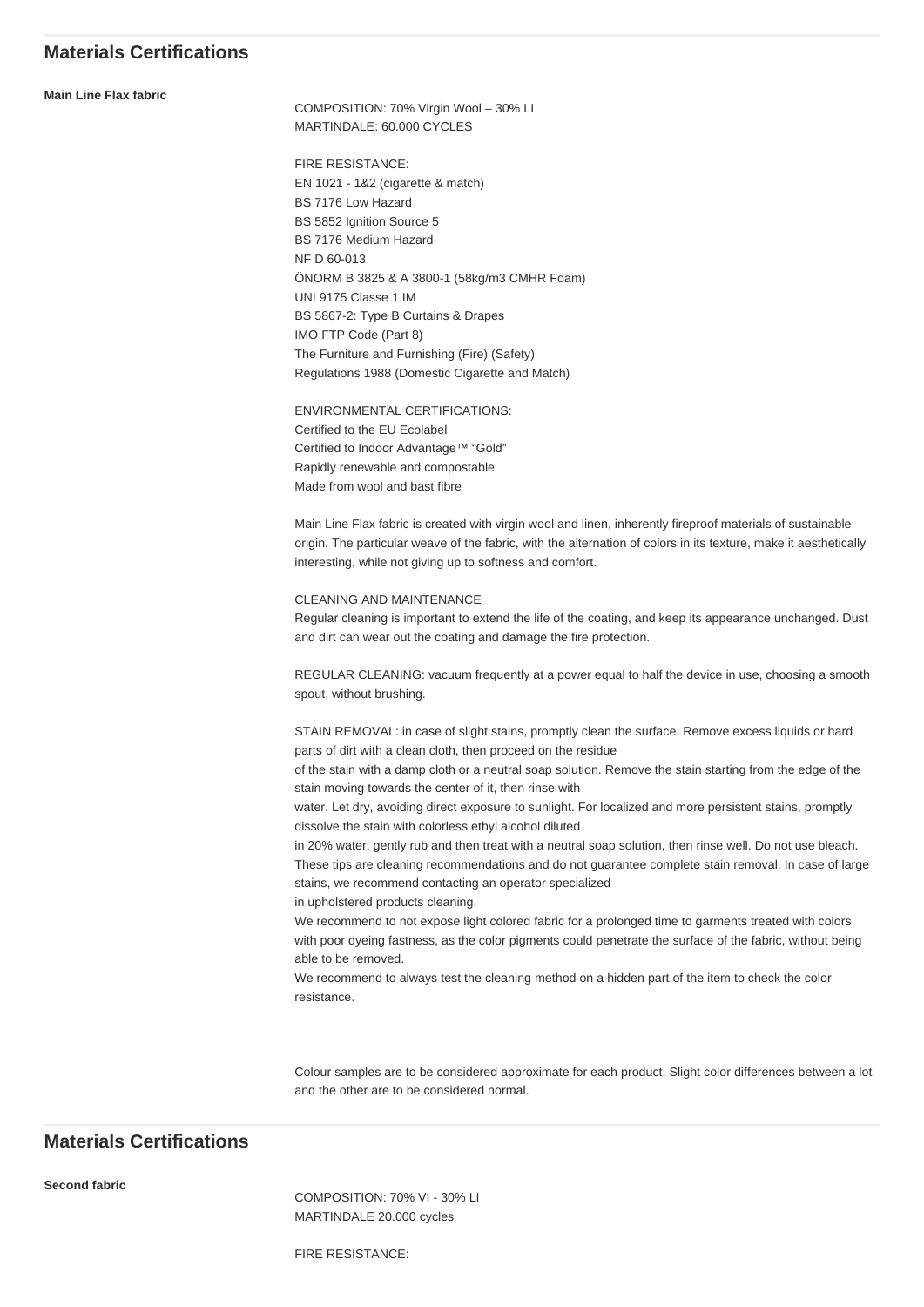Classe 1IM EN 1021 Part.1-2 BS 5852 Crib 5 M1 Calif. Bull. 117 June 2013 IMO 307 (88) Part.8

Second fabric is made of 100% viscose and linen, natural fibers that guarantee the highest safety standards in terms of fireproofing. Without formaldehyde and substance derived from chlorine and bromine,

Second is 100% natural. In the presence of fire, Second fabric carbonizes and creates a protective wall around flames, without melting, with a resistance above 1000°C (1832°F). Its processing gives it a particular herringbone pattern.

#### CLEANING AND MAINTENANCE

Regular cleaning is important to extend the life of the coating, and keep its appearance unchanged. Dust and dirt can wear out the coating and damage the fire protection.

REGULAR CLEANING: vacuum frequently at a power equal to half the device in use, choosing a smooth spout, without brushing.

STAIN REMOVAL: in case of slight stains, promptly clean the surface. Remove excess liquids or hard parts of dirt with a clean cloth, then proceed on the residue of the stain with a damp cloth or a neutral soap solution. Remove the stain starting from the edge of the stain moving towards the center of it, then rinse with water. Let dry, avoiding direct exposure to sunlight. For localized and more persistent stains, promptly dissolve the stain with colorless ethyl alcohol diluted in 20% water, gently rub and then treat with a neutral soap solution, then rinse well. Do not use bleach.

These tips are cleaning recommendations and do not guarantee complete stain removal. In case of large stains, we recommend contacting an operator specialized in upholstered products cleaning.

We recommend to not expose light colored coating for a prolonged time to garments treated with colors with poor dyeing fastness, as the color pigments could penetrate the surface of the fabric, without being able to be removed.

We recommend to always test the cleaning method on a hidden part of the item to check the color resistance.

Colour samples are to be considered approximate for each product. Slight color differences between a lot and the other are to be considered normal.

## **Materials Certifications**

#### **Velvet Superb**

COMPOSITION: 100% PES FR MARTINDALE: 25.000 cycles

FIRE RESISTANCE: RESISTENZA AL FUOCO - FIRE RESISTANCE UNI 8456 – 9174 classe 1 UNI 9175 classe 1IM EN 1021-1 EN 1021-2 BS 5852 crib 5 DIN 4102 B1 NF P 92 503-507 M1 IMO FTP CODE 2010

Superb velvet is fire-resistant, of high quality and beauty. Its surface is made of a thick yet soft coat, in Trevira® polyester. The slightly matt look is suitable for any style, whether classic or contemporary.

CLEANING AND MAINTENANCE

Regular cleaning is important to extend the life of the coating, and keep its appearance unchanged. Dust and dirt can wear out the coating and damage the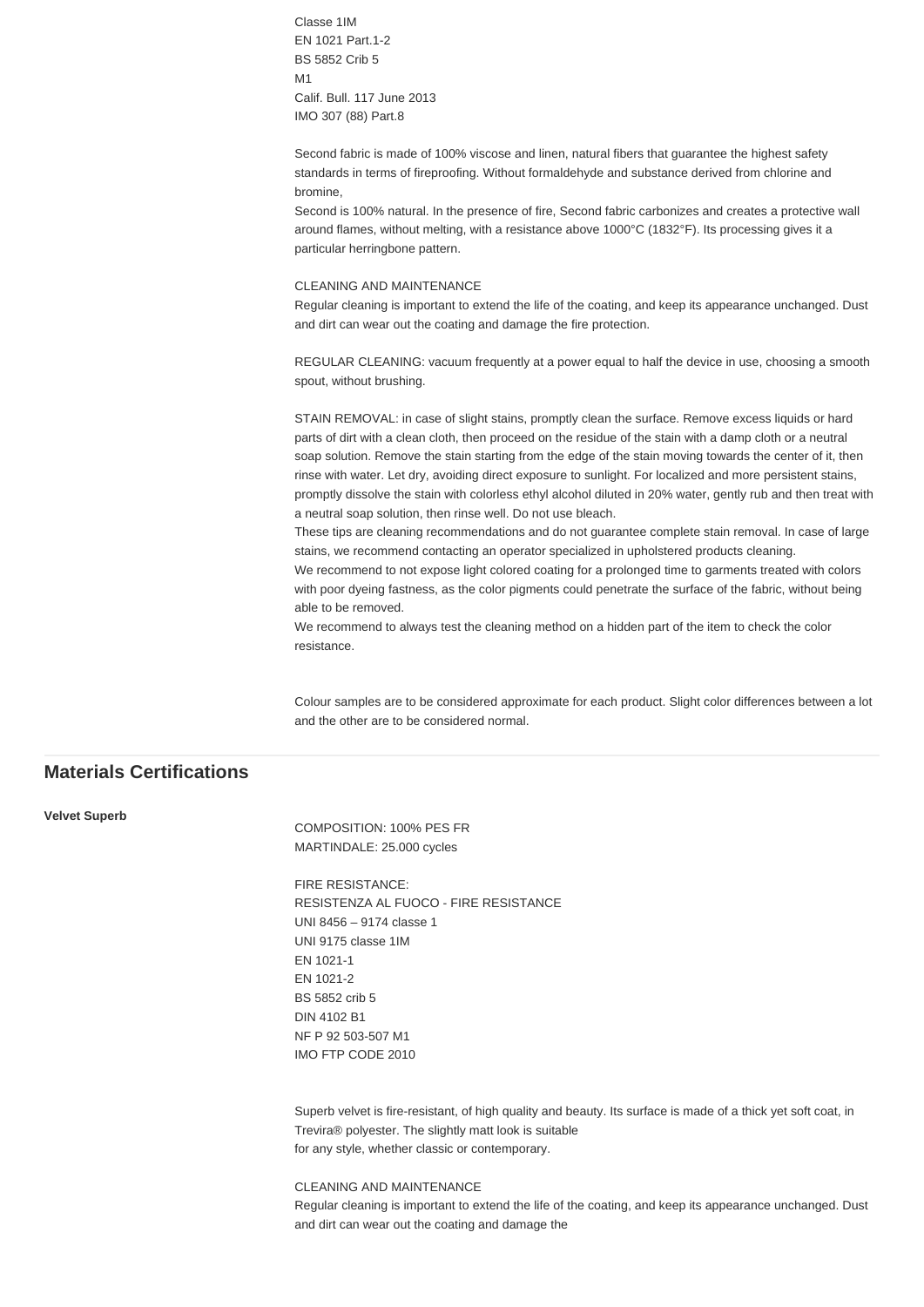fire protection.

REGULAR CLEANING: vacuum frequently at a power equal to half the device in use, choosing a smooth spout, without brushing.

STAIN REMOVAL: in case of slight stains, promptly clean the surface. Remove excess liquids or hard parts of dirt with a clean cloth, then proceed on the residue

of the stain with a damp cloth or a neutral soap solution. Remove the stain starting from the edge of the stain moving towards the center of it, then rinse with water. Let dry, avoiding direct exposure to sunlight. For localized and more persistent stains, promptly dissolve the stain with colorless ethyl alcohol diluted in 20% water, gently rub and then treat with a neutral soap solution, then rinse well. Do not use bleach. These tips are cleaning recommendations and do not guarantee complete stain removal. In case of large stains, we recommend contacting an operator specialized in upholstered products cleaning.

We recommend to not expose light colored coating for a prolonged time to garments treated with colors with poor dyeing fastness, as the color pigments could penetrate the surface of the velvet, without being able to be removed.

We recommend to always test the cleaning method on a hidden part of the item to check the color resistance.

Colour samples are to be considered approximate for each product. Slight color differences between a lot and the other are to be considered normal.

## **Materials Certifications**

**Fiore leather**

COMPOSITION: 100% leather

FIRE RESISTANCE: CAL TB-117 (2013, Sec. 1) BS 5852:1979 BS EN 1021-1-2:2006

Fiore leather is a natural product and this is why it can show signs such as wrinkles, veining and scars that indicate the animal origin of the product. These signs, together with slightly color differences, are distinctive elements that enhance its beauty and distinguish it from faux leather or other artificial products. Fiore

is a bovine leather from animals of European origin, finished with water-based dyeing with resins and pigments. Fiore leather has the ability of improving with time and use, both in softness and shine.

Dust the leather product regularly with a soft and dry cloth. In case of stains, rub the affected area with a soft and clean cloth, moistened with water or to use a light solution of water and mild soap, to be applied gently with a wet cloth. Move the cloth in a circular direction, starting from edges of the stain towards the center. Rinse well with a damp cloth. Dry immediately after treatment. Avoid direct sunlight and exposure to heat sources.

We recommend that you always test the cleaning method on a hidden part of the item to check the resistance of the color.

These tips are cleaning recommendations and do not guarantee complete stain removal. In case of large stains, we recommend contacting an operator specialized in upholstered products cleaning.

Colour samples are to be considered approximate for each product. Slight color differences between a lot and the other are to be considered normal.

## **Materials Certifications**

**Vintage leather**

FIRE RESISTANCE: BS 5852 : 1979 BS EN 1021-1-2 : 2006

Vintage leather is a natural product and this is why it can show signs such as wrinkles, veining and scars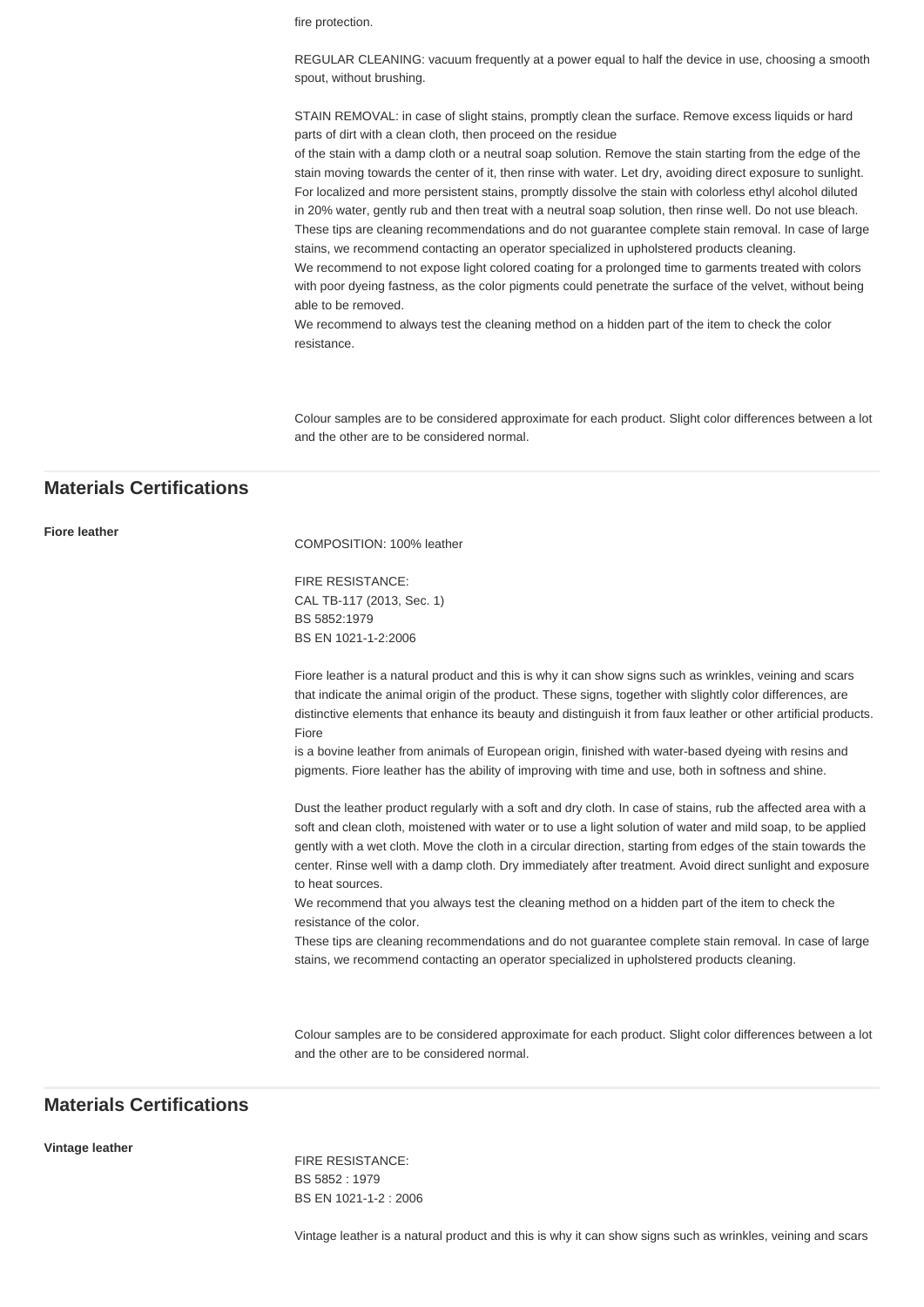that indicate the animal origin of the product. These signs, together with slightly color differences, are distinctive elements that enhance its beauty and distinguish it from faux leather or other artificial products. Vintage is a bovine leather from animals of European origin. This product is obtained starting from Nabuck leather, which is slightly equalized with aniline, and hand abraded to give an aged effect. The hand is very warm and silky.

#### CLEANING AND MAINTENANCE

Dust the leather product regularly with a soft and dry cloth. In case of stains, rub the affected area with a soft and clean cloth, moistened with water or use a light solution of water and mild soap, to be applied gently with a wet cloth. Move the cloth in a circular direction, starting from edges of the stain towards the center. Rinse well with a damp cloth. Dry immediately after treatment. Avoid direct sunlight and exposure to heat sources.

We recommend that you always test the cleaning method on a hidden part of the item to check the resistance of the color.

These tips are cleaning recommendations and do not guarantee complete stain removal. In case of large stains, we recommend contacting an operator specialized in upholstered products cleaning.

Colour samples are to be considered approximate for each product. Slight color differences between a lot and the other are to be considered normal.

## **Materials Certifications**

#### **Tessuto Oceanic**

MARTINDALE: 135.000 cycles COMPOSITION: 100% post-consumer recycled polyester, including 50% SEAQUAL yarn

FIRE RESISTANCE: California Technical Bulletin 117 - 2013 BS 7176 Low Hazard BS 7176 Medium Hazard with EnviroFlam5 ASTM E84 Class 1 or A (Un-adhered)

ENVIRONMENTAL: Certified to OEKO-TEX® Standard 100 Certified to Indoor Advantage™ "Gold" Made from 100% post-consumer recycled polyester Non metallic dyestuffs

#### FEATURES:

Oceanic is a fabric born from the desire to combat marine plastic pollution and achieve a waste free environment. Hence the name "Oceanic": the fabric is created entirely from post-consumer recycled plastic - from debris floating discarded in our seas, to bottles thrown away and destined for landfill. One small drop in the mission to clean both the earth and its ocean, this contemporary fabric is a recycled polyester with a purpose: to be more sustainable for our planet.

#### MAINTENANCE:

Vacuum regularly. If it is necessary to remove the stain from the fabric, proceed wipe with a damp cloth using neutral soap and water or use proprietary upholstery shampoo. For deeper cleaning use steam or professionally dry clean. Always test your chosen cleaning method on a hidden corner of the product to check the color fastness.

## **Materials Certifications**

#### **Manhattan fabric**

MARTINDALE: 25.000 cycles COMPOSITION: 26% PL, 37% PO, 21% CO, 16% LI

PROPRIETIES AND ADVANTAGES

The Manhattan fabric features a subtle woven structure that gives it a unique dynamic look. The mixed filaments of cotton and polyester guarantee a soft, warm and vibrant look with tone-on-tone colors.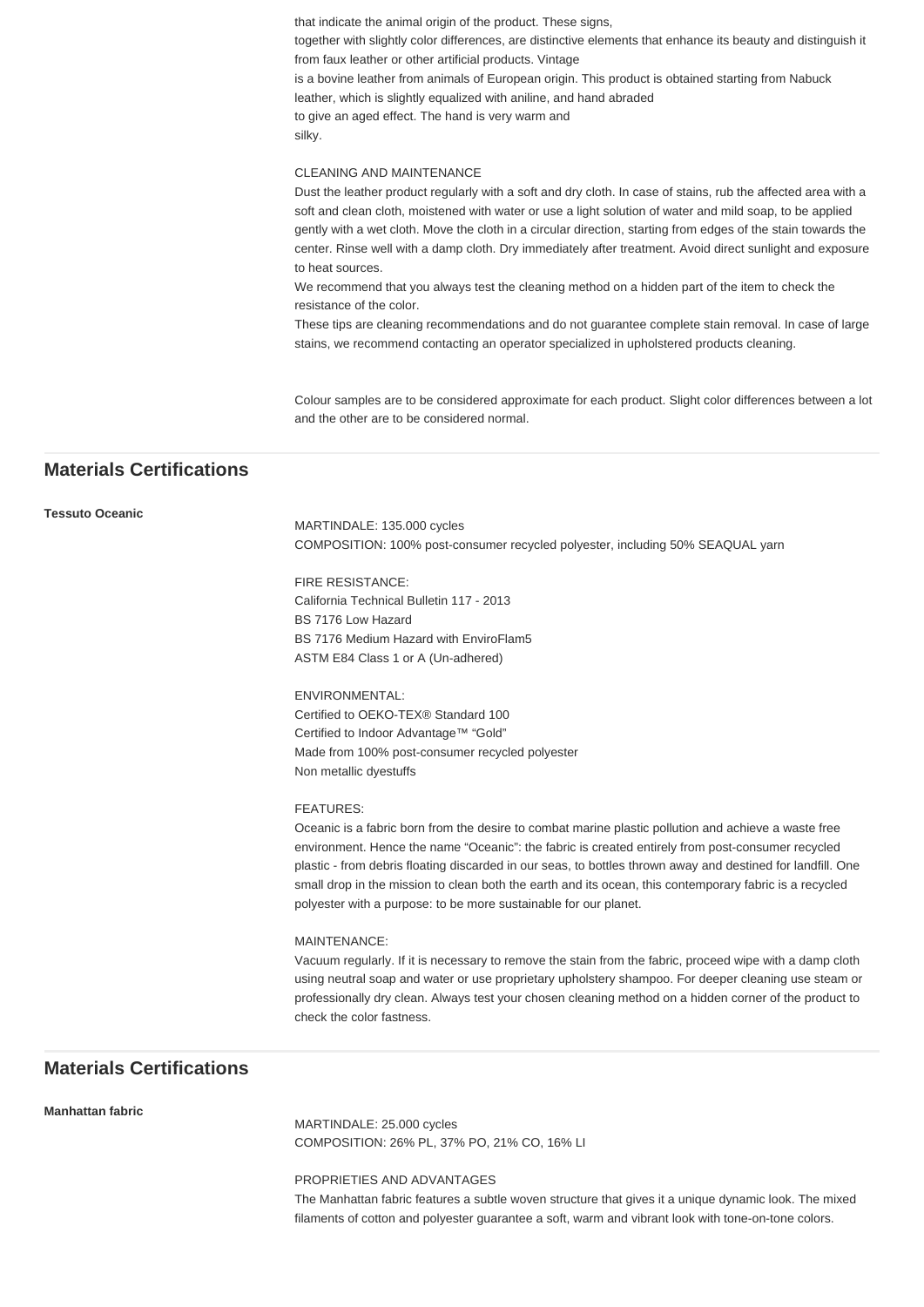#### MAINTENANCE

Vacuum regularly. If it is necessary to remove the stain from the fabric, proceed wipe with a damp cloth using neutral soap and water or use proprietary upholstery shampoo. For deeper cleaning use a professionally dry clean. Always test your chosen cleaning method on a hidden corner of the product to check the color fastness.

## **Materials Certifications**

#### **Yoredale fabric**

MARTINDALE: 80.000 cycles COMPOSITION: 95% Wool, 3% Polyester, 2% Polyamide

FIRE RESISTANCE: EN 1021 - 1&2 (cigarette & match) BS 7176 Low Hazard ÖNORM B 3825 & A 3800-1 (58kg/m3 CMHR Foam) UNI 9175 Classe 1 IM BS 5852 Ignition Source 5 when FR treated BS 7176 Medium Hazard when FR treated The Furniture and Furnishing (Fire) (Safety) Regulations 1988 (Domestic Cigarette and Match) IMO FTP Code (Part 8)

ENVIRONMENTAL: Certified to Indoor Advantage™ "Gold" Non metallic dyestuffs

#### FEATURES

Taking its name from the ancient title of Wensleydale in the UK, Yoredale is a fabric steeped in heritage. A highly textured textile with undulations reflective of its Yorkshire roots, its fascinating bouclé style yarn includes a contrasting black binder, creating subtle details within the weave that brings added depth to its saturated tones. Woven from British wool, Yoredale is truly timeless, blending its rich history with a contemporary appeal.

#### MAINTENANCE

Vacuum regularly. If it is necessary to remove the stain from the fabric, proceed wipe with a damp cloth using neutral soap and water or use proprietary upholstery shampoo. For deeper cleaning use steam or professionally dry clean. Always test your chosen cleaning method on a hidden corner of the product to check the color fastness.

## **Materials Certifications**

**Novabuk fabric**

COMPOSITION: 55% PL, 45% PU MARTINDALE: 50.000 cycles

Novabuk fabric is characterized by advanced technical features, that guarantee a modern look and excellent water repellent properties. With its velvet touch, it is perfect for customizing products. Easy to clean, great for contract and naval use, this 100% Made in Italy fabric is fire-resistant and made from recycled material.

#### CLEANING AND MAINTENANCE

In case of stains, promptly clean the surface. The fabric is water repellent. For light stains use water and neutral soap. In case of ketchup or coffee stains, remove the excess material with paper towel and then rub with a cloth moistened with a solution of water and neutral soap. In case of pen stains, dab the stain vigorously with a cloth moistened with water and alcohol. Then, rub with a damp cloth to remove any leftovers. In case of oil and mayonnaise stains, remove the excess material with paper towel and then spray with degreaser. Wait a minute and then rub the area with a dry cloth. Finally, with a cloth moistened with a solution of water and neutral soap, remove the excess of the degreaser. Do not use bleach or chlorine-based products.

These tips are cleaning recommendations and do not guarantee complete stain removal. In the case of large stains, we recommend contacting an operator specialized in cleaning upholstered products. We recommend not to expose products upholstered in light colors for a long time to contact or rubbing with garments treated with dyes with poor dye fastness, as the color pigments could penetrate the surface of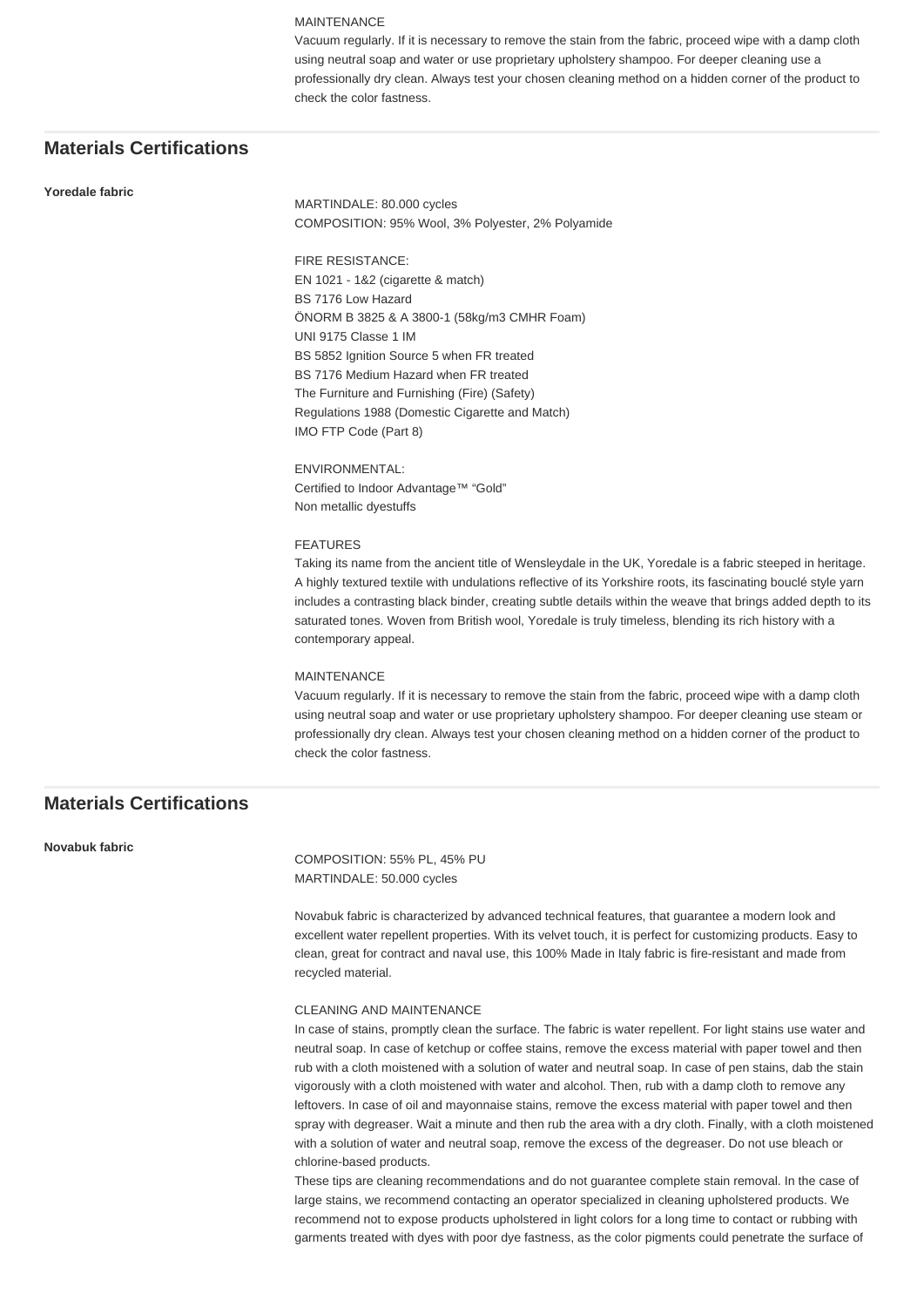the fabric, without being able to be removed. We recommend that you always test the cleaning method on a hidden part of the item to check the resistance of the color.

Colour samples are to be considered approximate for each product. Slight color differences between a lot and the other are to be considered normal.

## **Materials Certifications**

**Remix 3 fabric**

COMPOSITION: 90% WO, 10% PA MARTINDALE: 100.000 cycles

FIRE RESISTANCE: AS/NZS 1530.3 BS 5852 crib 5 with treatment BS 5852 ignition source 3 BS 5852 part 1 IMO FTP Code 2010 Part 7 with treatment IMO FTP Code 2010 Part 8 NF D 60 013 NFPA 260 SN 198 898 5.3 with treatment UNI 9175 1IM US Cal. Bull. 117-2013 EN 1021-1/2 AS/NZS 3837 class 2 ÖNORM B1/Q1 ASTM E84 Class A Unadhered ASTM E84 Class A Adhered GB 50222 B1 with treatment (Chinese)

ENVIRONMENTAL CERTIFICATIONS: Greenguard Gold

Remix 3 is an elegant upholstery textile distinguished by exceptional depth of color: it looks unicolored from a distance but reveals subtle details and color contrasts when viewed close-up. The textile features a tight, minimalistic weave, and derives its lively color play from a combination of two different mélange yarns, which each combine up to three hues.

#### CLEANING AND MAINTENANCE

Regular cleaning is important to extend the life of the coating, and keep its appearance unchanged. Dust and dirt can wear out the coating and damage the fire protection.

REGULAR CLEANING: vacuum frequently at a power equal to half the device in use, choosing a smooth spout, without brushing.

STAIN REMOVAL: in case of slight stains, promptly clean the surface. Remove excess liquids or hard parts of dirt with a clean cloth, then proceed on the residue of the stain with a damp cloth or a neutral soap solution. Remove the stain starting from the edge of the stain moving towards the center of it, then rinse with water. Let dry, avoiding direct exposure to sunlight. For localized and more persistent stains, promptly dissolve the stain with colorless ethyl alcohol diluted in 20% water, gently rub and then treat with a neutral soap solution, then rinse well. Do not use bleach. These tips are cleaning recommendations and do not guarantee complete stain removal. In case of large stains, we recommend contacting an operator specialized in upholstered products cleaning.

We recommend to not expose light colored upholstery for a prolonged time to garments treated with colors with poor dyeing fastness, as the color pigments could penetrate the surface of the fabric, without being able to be removed.

We recommend to always test the cleaning method on a hidden part of the item to check the color resistance.